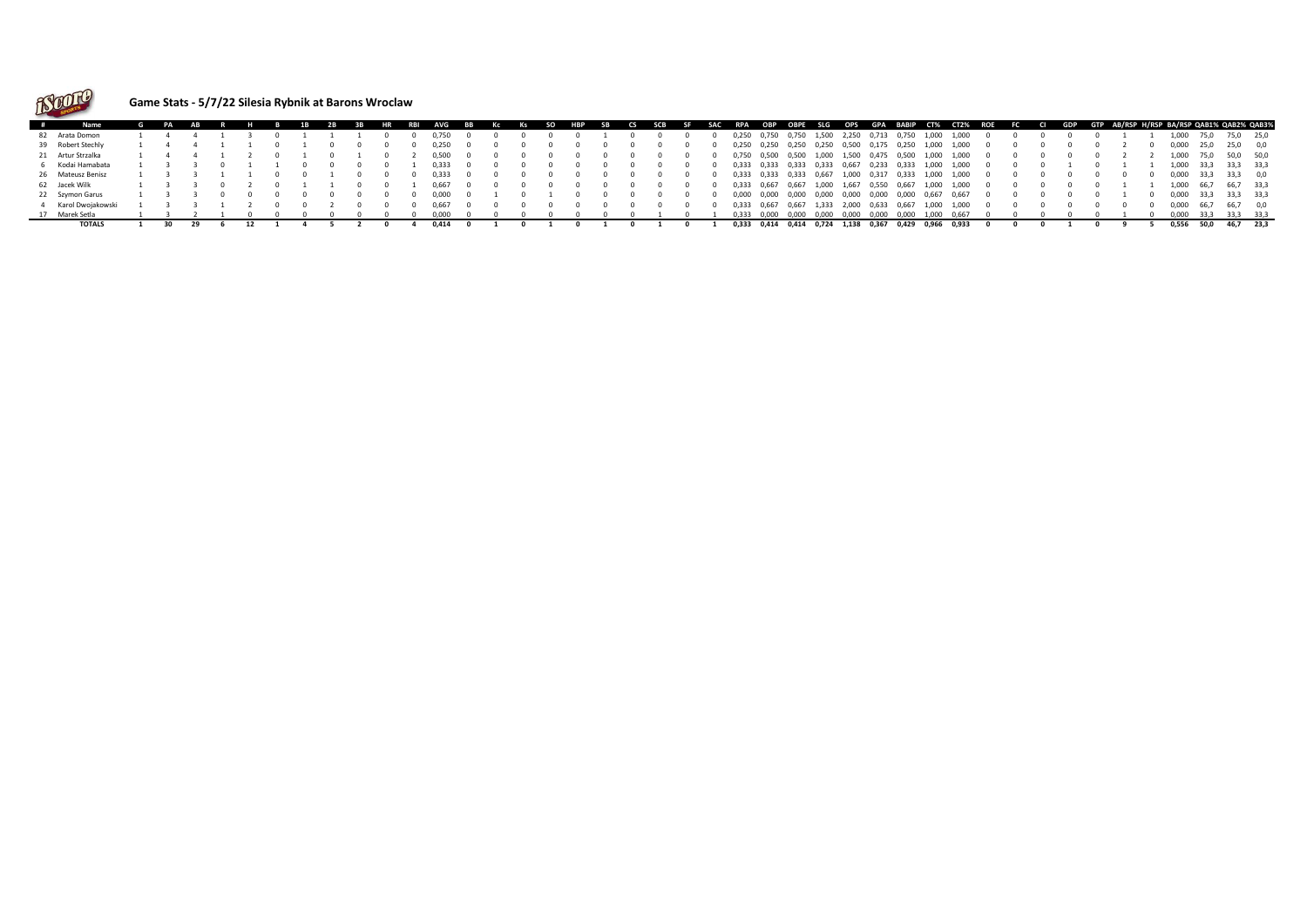

## **Game Stats - 5/7/22 Silesia Rybnik at Barons Wroclaw**

| # Name G W L SV IP BF Ball Str PIT R RA ER ERA ERA9 FIP K Kc Ks H BB IBB K/BB K/GI BB/GI H/GI HB BK WP CI SCB SCF 2B 3B HR WHIP OBP BAA BABIP GO AO FPS FPB FPS% |  |  |  |  |  |  |  |  |  |  |  |  |  |  |  |  |  |  |  |  |  |  |
|------------------------------------------------------------------------------------------------------------------------------------------------------------------|--|--|--|--|--|--|--|--|--|--|--|--|--|--|--|--|--|--|--|--|--|--|
| 24 Adrian Mularczyk 1 1 0 0 7,00 27 30 50 80 4 0,57 0 0,00 0,00 3,529 0 0 0 4 1 0 0,00 0,00 1,00 4,00 0 0 1 0 0 1 0 0 0 0,714 0,185 0,160 0,154 7 10 17 11 0,607 |  |  |  |  |  |  |  |  |  |  |  |  |  |  |  |  |  |  |  |  |  |  |
| TOTALS 1 1 0 0 7,00 27 30 50 80 4 0,57 0 0,00 0,00 3,529 0 0 0 4 1 0 0,00 0,00 1,00 4,00 0 0 1 0 0 1 0 0 0 0,714 0,185 0,160 0,154 7 10 17 11 0,607              |  |  |  |  |  |  |  |  |  |  |  |  |  |  |  |  |  |  |  |  |  |  |